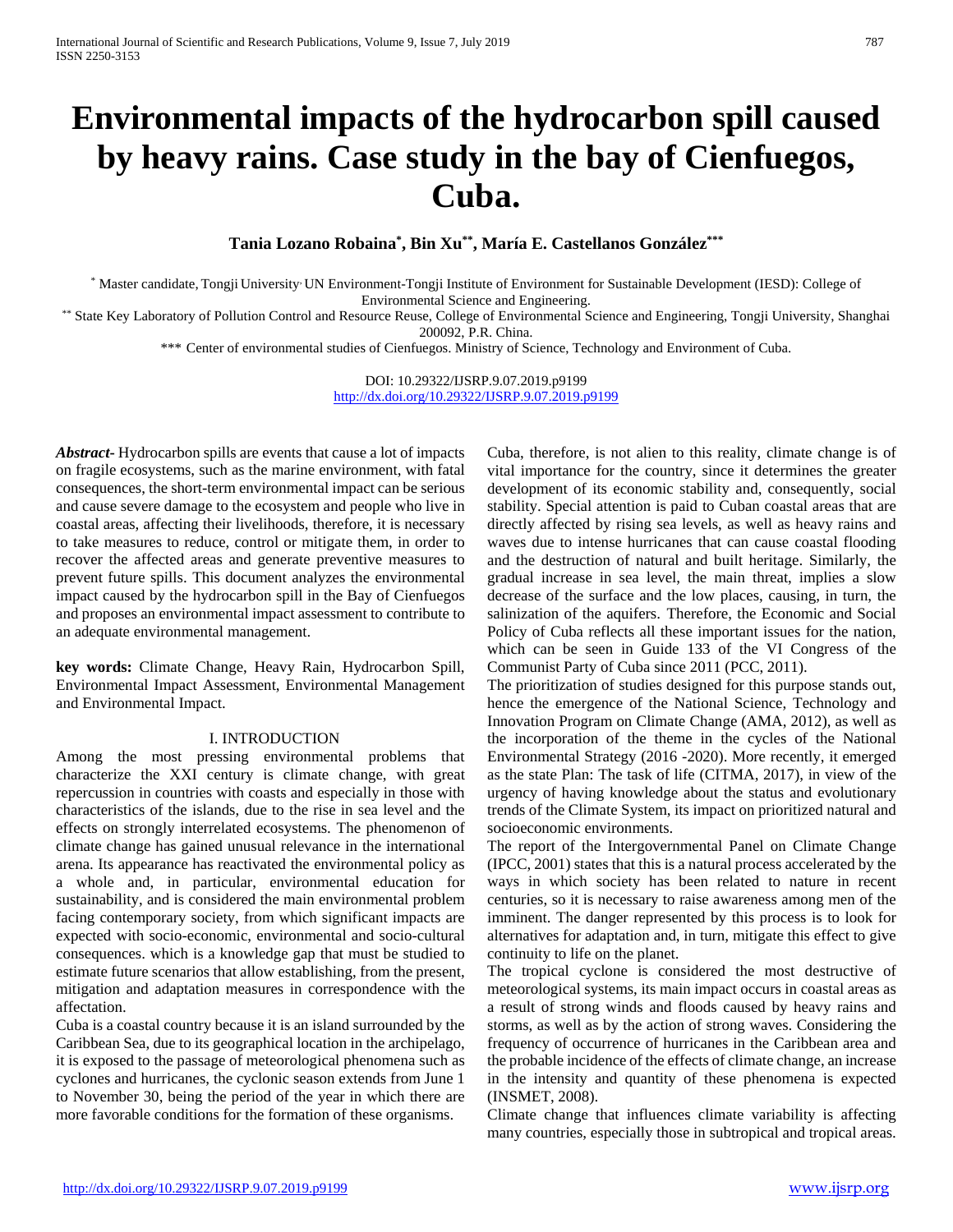For this reason, in Cuba there was a phenomenon of heavy rains (Subtropical Storm Alberto) in 2018 that caused a technological disaster in the oil refinery and, consequently, a spill of hydrocarbons to the bay of Cienfuegos.

The Bay of Cienfuegos is a well-studied ecosystem that includes studies on oil pollution, but to act in response to this disaster, more information is needed to carry out environmental management actions.

In view of this situation, insufficient information was identified to carry out the environmental management to mitigate the effects of the oil spill caused by the heavy rains in the Cienfuegos Bay, so in this document the following scientific question is proposed:

How to contribute to an adequate environmental management of the oil spill caused by heavy rains in the bay of Cienfuegos in 2018? Therefore, it is considered necessary to carry out an Environmental Impact Assessment (EIA) of this accident, considering that the EIA is one of the most powerful instruments to carry out an adequate environmental management, since it allows to analyze the impacts from the point of natural, socioeconomic and sociocultural view and is used as an instrument to identify, predict and interpret environmental impact, as well as to prevent the negative consequences that certain actions can have on human health, the well-being of communities and the ecological balance.

According to Morgan, the emergence of environmental impact assessment (EIA) as a key component of environmental management in the last 40 years has coincided with the growing recognition of the nature, scale and implications of environmental change caused by human actions. During that time, the EIA has developed and changed, influenced by the changing needs of decision makers and the decision-making process, and by the experience of the practice (Morgan 1998).

## II. PROPOSED CASE STUDY

The research study focuses on the bay of Cienfuegos, is a bay of stock that extends over an area of 88 km2 and has 100 km of coastline, (León et al., 2018) with an average depth of 14 m, connected to the Caribbean Sea by a narrow channel of approximately 3 km Km long and a depth of 30 m. It has 5 associated hydrological basins that are: the basin of the Damují River, Arimao, Salado, Caunao and Arroyo Inglés. The topography of the bay is simple, but includes a low between Cayo Carenas and Punta de la Cueva. This wall submerged to a depth of approximately 1 m divides the bay into two well-defined hydrographic cells. The northern cell receives most of the impact of the urban waste discharges from the city of Cienfuegos, the industrial zone and the fluvial contribution of the Damují and Salado rivers that irrigate a large industrial zone. The south cell receives a less anthropic impact, which is contributed by the Caonao and Arimao rivers. Part of this southern area is a protected area that represents an important niche of migratory birds in the Caribbean region, as well as marine species in conservation status.



**Fig. 1**. Bay of Cienfuegos

**Source**: Stations Network State Program Environmental Quality of the Bay of Cienfuegos and areas analyzed by the ICA, 2018

The Bay of Cienfuegos, is the most important natural resource not only of the city, but also at the national and regional level, around which all the economic, social and cultural life of the territory revolves, which in turn combines with traditions, customs and legends dating from the 19th century, from the time of the city's founding, because according to Vázquez, the history of any island country is linked to water, both by the effect of the seas and rivers, on history, on food. (Vázquez, 2009) Therefore, the presence of the coast and strictly coastal activities (sport fishing, beach, diving, among others) are deeply rooted in the culture of Cienfuegos.

1. Cienfuegos has a bay of economic, social and cultural importance, not only for its territory, but also for the country and the region, which makes the difference with respect to others of its kind.

2. Cienfuegos has a historical background where you can see interesting attempts to find integrating alternatives and a concern of its inhabitants for the quality of its waters.

3. Cienfuegos already has a job based on concrete information on the application of the Integrated Coastal Zone Management (ICZM) approach that has served as the basis for the socialization processes carried out between 1997 and 2007.

Therefore, this research proposes to know the environmental impacts in the short, medium and long term in the bay of Cienfuegos caused by the hydrocarbon spill.

## III. CURRENT SITUATION

The bay of Cienfuegos, as a result of the intense rains that occurred in 2018, (Subtropical Storm Alberto) was affected by a discharge of hydrocarbons from the oil refinery because this meteorological event exceeded the extreme conditions of precaution and risk reduction , the Refinery has no conditions to face disasters of such magnitude, the amount of rain exceeded all forecasts, affecting 70% of the ecosystem.(CEAC, 2018)

**Visible environmental impacts**: loss of biodiversity (wildlife, biodiversity), loss of landscape (aesthetic degradation, oil spills).

**Potential**: deforestation and loss of vegetation cover, contamination of surface water, decrease in water quality. (physical-chemical, biological)

**Other environmental impacts**: food insecurity. (damage to crops)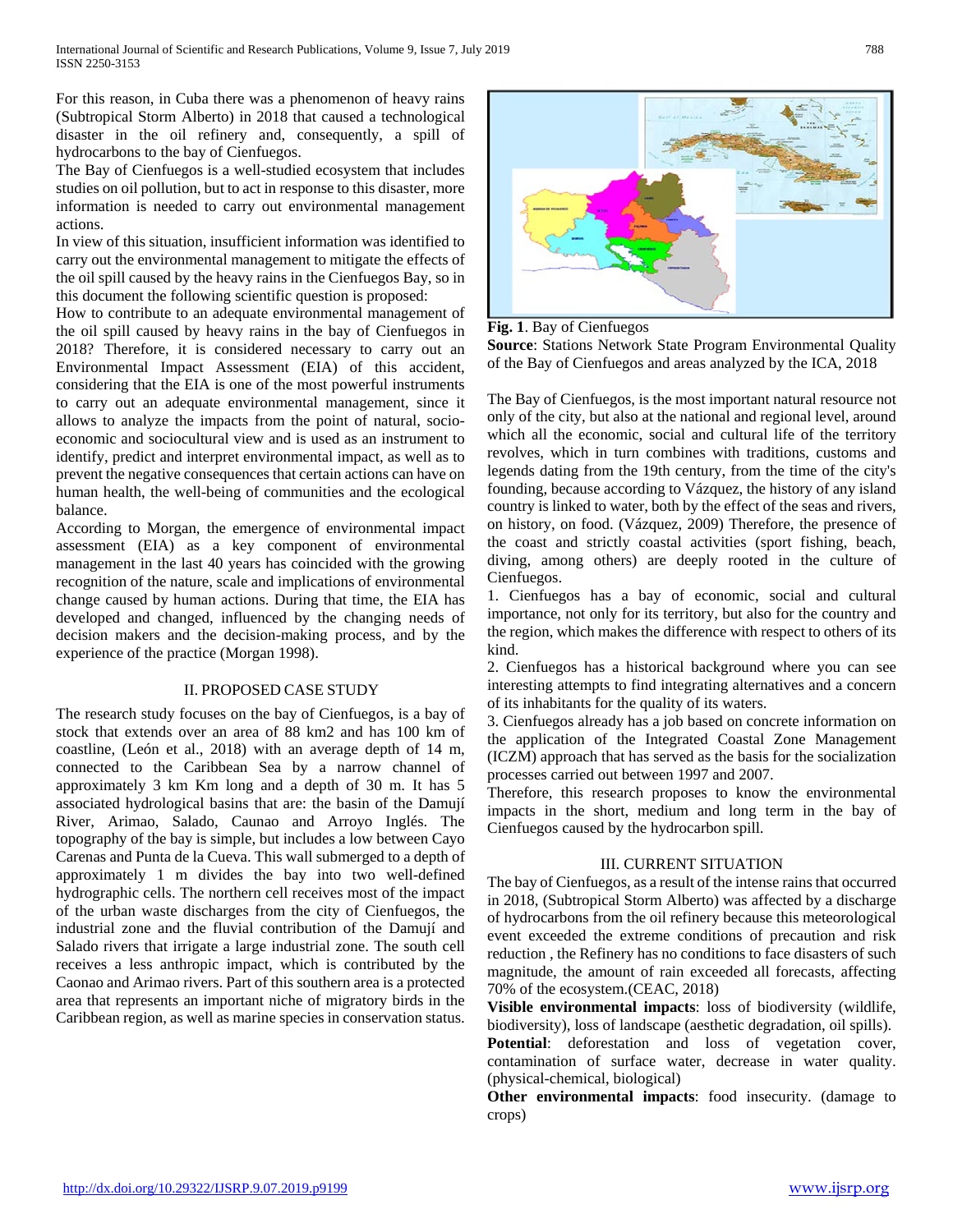The disappearance of the white shrimp in the northwestern zone (a species that was a symbol of the city and next to the pink shrimp was the main fishing resource of the bay)

**Visible**: Loss of landscape (sense of place)

#### **Potential**: loss of livelihoods.



**Fig. 2**. Amount of rain fall. Subtropical Storm Alberto. **Source**: Cienfuegos Meteorological Center, 2018, INSMET

## IV. ENVIRONMENTAL IMPACT ASSESSMENT (EIA)

The impact will be analyzed from the ecological, socio-economic and socio-cultural dimension.

**Ecological dimension**: the impact will be evaluated considering the physical-chemical quality indicators of the waters and their sediments (salinity and concentration of hydrocarbons in the sediments). The biodiversity indicator (behavior of phytoplankton, mangrove, macroalgae and molluscs) will also be evaluated.



**Fig 3.** Behavior of the hydrocarbon and salinity indicators in the years 2017, 2018 and 2019.



**Fig. 4.** Behavior of biodiversity in the years 2017, 2018 and 2019.

**Socioeconomic dimension**: the economic damage will be evaluated by the prohibition of the entrance of the cruise ships to the bay, which will affect tourism. In addition, the prohibition of entry of oil tankers to the refinery and its effect due to stop refining and the prohibition of the entry of transit vessels to receive the services of the Shipyard.



**Fig.5**. Behavior of the socioeconomic dimension according to the indicators of: Entrance of cruises to the bay, the entrance of oil tankers to refine oil and the entrance of transit ships to receive the service of the shipyard

**Sociocultural dimension:** the damage to the population will be assessed by the suspension of the use of its beaches, the prohibition of the practice of sport fishing, the prohibition of nautical sports and the change of the cultural landscape, taking into account the impact of the enjoyment of the boardwalk, sunset, among others.

These damages occurred in the short, medium and long term; for its evaluation, work will be done with the existing baseline.



## **Sociocultural Dimension**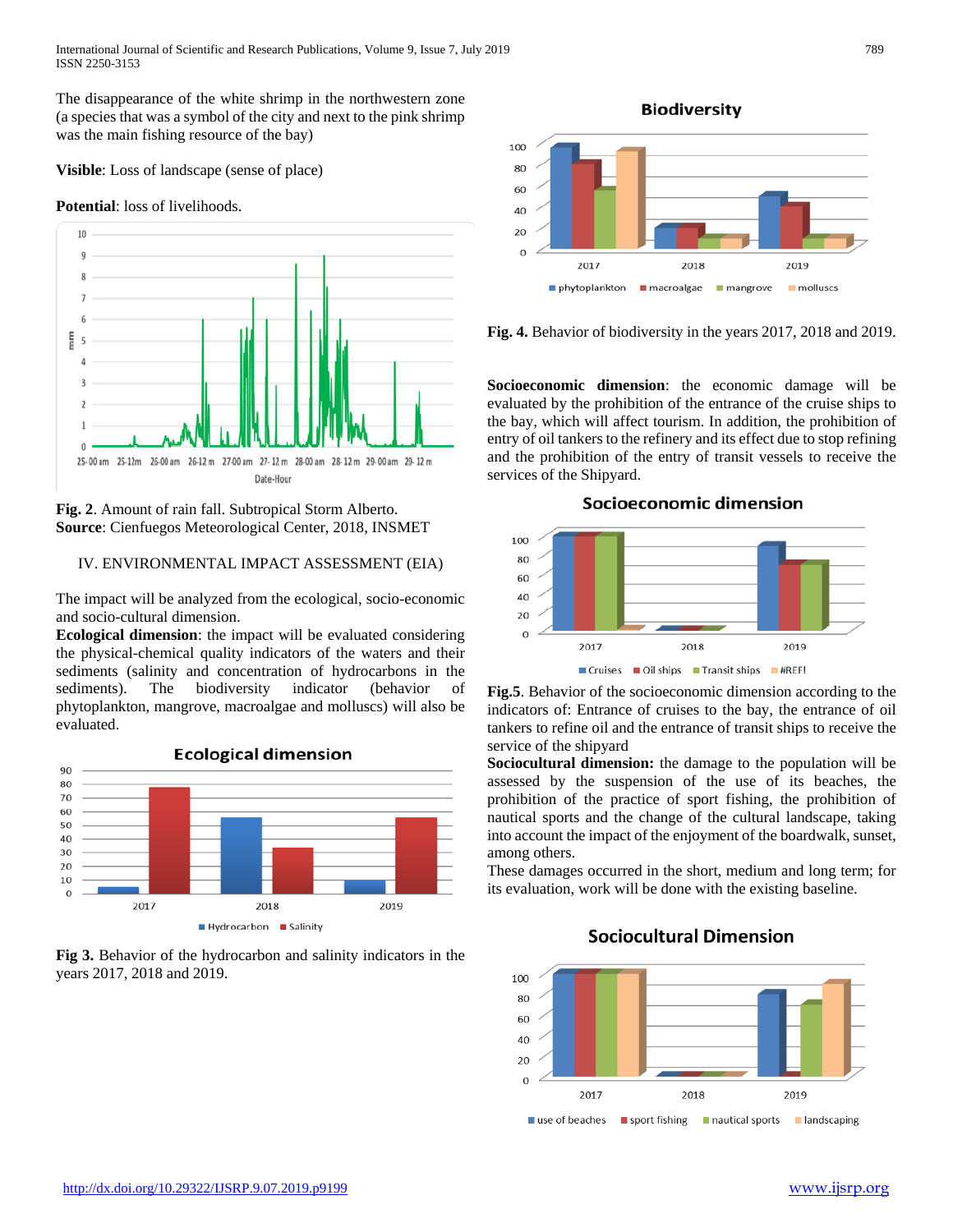**Fig. 6**. Behavior of the sociocultural dimension according to the indicators of: Use of the beaches, nautical sports, sport fishing and landscaping.

#### **Baseline**

The Bay of Cienfuegos has been well studied, including studies on the pollution of hydrocarbons in this ecosystem; there is a baseline on the chemical quality of the water and sediments of the bay before discharge, which will allow comparing the phenomenon before and after the occurrence. There is also information on phytoplankton and other biological organisms that allow to evaluate the impact caused to the ecosystem.

#### **Methodological guide for the evaluation of environmental impacts and damages in disaster situations.**

The Guide for the evaluation of environmental impacts and damages of disaster situations is the result of the integration of three methodological documents, prepared by the Ministry of Science, Technology and the Environment and responds to the indications issued in the President's Directive No.1 of the National Defense Council for disaster reduction in 2010.

The considerations of the State Plan for the Confrontation of Climate Change (Life Task) and the Sendai Framework for Disaster Risk Reduction 2015-2030, of which Cuba is a signatory, have been taken into account.

Its objective is to methodologically guide the processes of identification, inclusion, discussion and homogenization of the impact and damage assessment of disaster situations.

## **Qualitative and quantitative data.**

Quantitative and qualitative data will be collected, this will facilitate the better understanding of the phenomenon, they will also allow to triangulate, compare, relate and interpret the acquired information to better understand the phenomenon to be studied. From the first qualitative phase the researcher builds a second quantitative phase to test or generalize the initial results. Finally, how the quantitative results are interpreted make up the initial qualitative results.

#### **Application of the software for the evaluation of the constructed matrix of cause-effect.**

For the preliminary evaluation, the RIAM (Rapid Impact Assessment Matrix) methodology will be used, which allows a quick and clear evaluation of the impacts.

Environmental impact is understood as the direct or indirect consequence, of a beneficial or adverse nature, that occurs for man and the natural and socioeconomic systems on which his wellbeing depends, as a result of an environmental change caused by an action or set of actions of natural or human origin.

The evaluation system is feasible only when it is carried out by a multidisciplinary team. This allows the data of different components to be analyzed against common criteria, within the same matrix, offering a quick and clear evaluation of the impacts.

## **The evaluation criteria fall into two main groups:**

A) Criteria related to the importance of the condition, which can individually change the score obtained.

B) Criteria that are of value for the situation, but that individually are not able to change the score obtained.

The sum of the group (B) is then multiplied by the result of the group (A) to provide the final result of the evaluation (ES) for each condition. The process can be expressed:

 $(a1) x (a2) = aT$  $(b1) + (b2) + (b3) = bT$ 

#### $(aT)$  x  $(bT)$  = ES **Where:**

(a1) and (a2) are the individual scores of the criteria for the group

(A) (b1) to (b3) are the individual scores of the criteria for the group (B)

• aT is the result of the multiplication of all the scores of (A)

• bT is the result of the summation of all the scores of (B)

• ES is the Criterion Evaluation Score

## **Criteria of group A)**

A1) Importance of the condition: a measure of the importance of the condition, which is evaluated against the spatial borders or human interests that affected it. The scales are defined:

- $4 =$  Important for national / international interests  $3 =$  Important for regional / national interests
- 
- $2 =$ Important for areas immediately outside the local condition
- $1 =$  Important only for the local condition
- $0 =$ Unimportant

## **A2) Magnitude of the change / effect: magnitude defined as a measure of the benefit / harm scale of an impact or condition.**

- $+3$  = Great benefit
- $+ 2 =$  Significant improvement of the status quo
- $+ 1 =$  Improvement of the status quo
- $0 = No$  change
- $-1$  = Negative change in the status quo
- $-2$  = Significant negative change
- $-3$  = Great damage or change

#### **Criteria of group B)**

(B1) Permanence: defines if a condition is temporary or permanent, and should be seen only as a measure of the temporal status of the condition.

 $1 = No change / not applicable 2 = Temporary 3 = Permanent$ 

(B2) Reversibility: this defines if the condition can be changed and is a measure of control over the effect of the condition. It should not be confused with permanence (eg, an accidental toxic spill in a river is a temporary condition (B1) but its effect (death of fish) is irreversible (B2), a job of sewage treatment in a village is a condition permanent (B1), the effect of its tributary can be changed (reversible condition) (B2).

 $1 = No change / not applicable 2 = Reverseible 3 = Irreversible$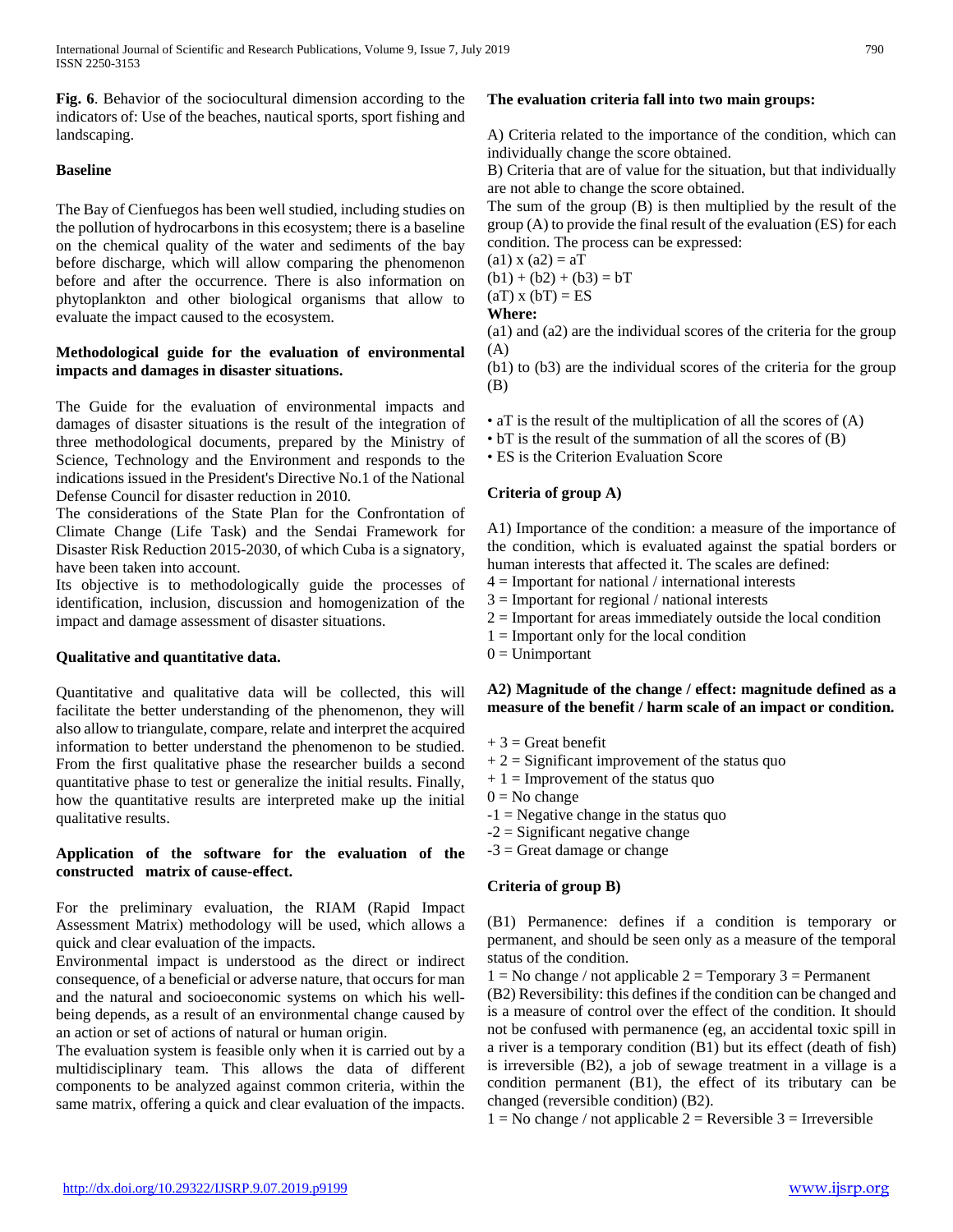(B3) Accumulation: this is a measure where it is evaluated whether the effect had a simple direct impact or if it will cause a cumulative effect over time or a synergistic effect with other conditions. The cumulative effect is a way of judging the sustainability of a condition, and should not be confused with a permanent / irreversible situation. For example, the death of an old animal is a permanent and irreversible, but not cumulative, because the animal is considered that no longer has reproductive capacity.

The loss of shrimp in the post-larval stage, in its natural environment, is also permanent and irreversible, but in this cumulative case, as the subsequent generations of these larvae will also have been lost.

 $1 = No change / not applicable 2 = No cumulative / simple$ 

 $3$  = Cumulative / synergistic

## **The RIAM requires the specific evaluation of components that must be defined and are divided into four categories:**

**Physics-Chemistry (FC)**: covers all physical-chemical aspects of the environment, including non-biotic (finite) natural resources and the degradation of the physical environment by pollution.

**Biological-Ecological (BE)**: covers all biological aspects of the environment, including renewable natural resources, conservation of biodiversity, interspecific interactions and contamination of the biosphere.

**Socio-Cultural (SC):** covers all human aspects of the environment, including social issues that affect individuals and communities, along with cultural aspects, including the conservation of cultural heritage and human development.

**Economic-Operational (EO)**: qualitatively identifies the economic consequences of environmental changes, both temporary and permanent.

The evaluation criteria are formed on a scale of Liquer, which goes from a greater positive impact to a greater negative impact. It is important to note that a moderate negative impact is already very damaging.

Once the ES scores are placed in ranges bands, these can be shown individually or grouped according to the type of component and presented in graphic or numerical form. The complete EIA report will detail the criteria used, the components derived from the scope, the RIAM matrix and the presentation of the results of the RIAM method, together with primary information concerning the management alternatives applied.

The RIAM system has been described on a theoretical basis and has been computerized for its simple and fast use. The values obtained through the evaluation process are classified according to this method as shown in table 1.

| <b>Band ranges</b><br>Average<br>(ES) | Range of<br>values<br>Alphabetical<br>(RV) | Range of<br>values<br>Numeric<br>(RV) | Evaluation<br>criteria                           |
|---------------------------------------|--------------------------------------------|---------------------------------------|--------------------------------------------------|
| 108 a 72                              | E                                          | 5                                     | Greater<br>positive<br>impact                    |
| 71 a 36                               | D                                          | $\overline{4}$                        | Significant<br>positive<br>impact                |
| 35 a 19                               | $\overline{C}$                             | 3                                     | Moderate<br>positive<br>impact                   |
| 10a18                                 | B                                          | $\overline{2}$                        | Positive<br>impact                               |
| 1a9                                   | A                                          | $\mathbf{1}$                          | Potentially<br>insignificant<br>impact           |
| $\Omega$                              | N                                          | $\theta$                              | No change /<br>status quo /<br>not<br>applicable |
| $-1a-9$                               | $-A$                                       | $-1$                                  | Insignificant<br>negative<br>impact              |
| $-10a-18$                             | $-B$                                       | $-2$                                  | Negative<br>impact                               |
| $-19a - 35$                           | $-C$                                       | $-3$                                  | Moderate<br>negative<br>impact                   |
| $-36a - 71$                           | $-D$                                       | $-4$                                  | Significant<br>negative<br>impact                |
| $-72a - 108$                          | -E                                         | $-5$                                  | Greater<br>negative<br>impact                    |

**Table 1**. The values obtained through the evaluation process according to this method.

#### **Technical report of the Preliminary Evaluation.**

The preliminary report will be based on the qualitative and quantitative information available.

The economic valuation of the damages to the goods and services of the ecosystems will be carried out, working with the main ecosystems.

The damages will be expressed, explaining the immediate and expected effects in the short term. In addition, the affectations, alterations and modifications evidenced will be described.

The most significant aspects will be captured, briefly and directly, highlighting the main problems that require priority, to support the decision-making process, will be oriented towards prevention, not create new vulnerabilities and achieve more efficiency in the stages of the disaster risk cycle of reduction.

Specific and clear recommendations will be prepared, defining responsible persons and deadlines, and will be aimed at perfecting the stages of the disaster risk reduction cycle.